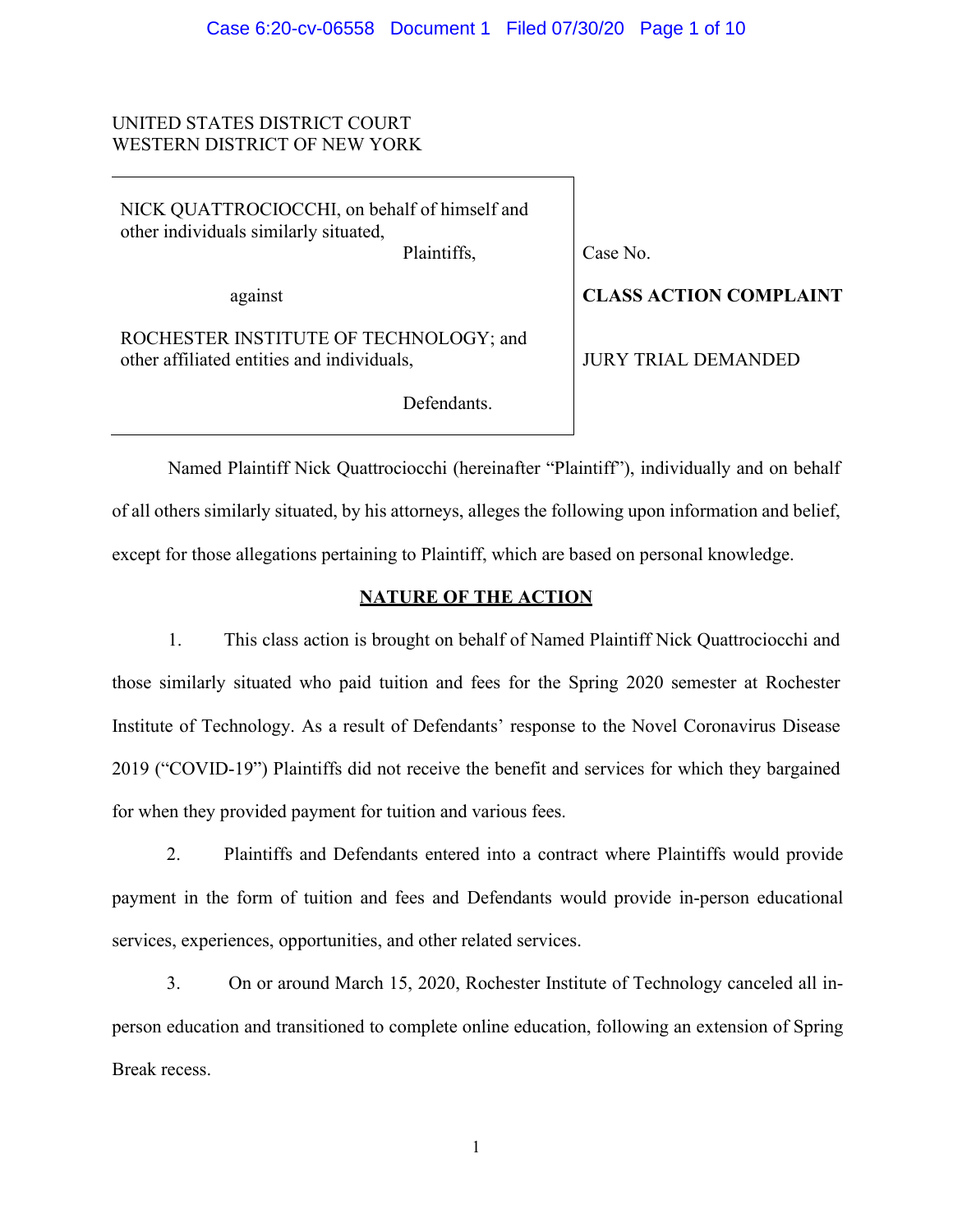### Case 6:20-cv-06558 Document 1 Filed 07/30/20 Page 2 of 10

4. Based on these closures Defendants have failed to uphold their end of the contract to provide in-person educational services and other related collegiate experiences and services.

5. Despite Defendants' failure to provide the services and experiences as bargained for Defendants have not offered proportionate refunds of the tuition and fees that Plaintiff and the Class had paid.

# **FACTS**

6. Plaintiff and Class Members are individuals that paid tuition and fees for the Spring Semester 2020 at Rochester Institute of Technology.

7. Defendants accepted Plaintiff's and Class Members' payments in exchange for educational services, experiences, and opportunities as detailed in Defendants' marketing, advertisements, and other public representations.

8. Based on the academic schedule, the Spring 2020 semester at Rochester Institute of Technology commenced on or around Jan. 13, 2020, and was scheduled to conclude on or around May 6, 2020.

9. Plaintiff Nick Quattrociocchi was an undergraduate student during the Spring 2020 semester. Rochester Institute of Technology charged plaintiff approximately \$22,622 in tuition during the Spring 2020 semester. Additionally, Defendants charged the Named Plaintiff a total of approximately \$1,498 in various fees for the Spring 2020 semester.

10. Plaintiffs paid tuition and fees for in-person educational services, experiences, opportunities, and other related collegiate services for the entire period beginning in or around January 2020 through mid-May 2020.

11. According to publicly available information, the average undergraduate tuition cost for the Spring 2020 semester at Rochester Institute of Technology varies from approximately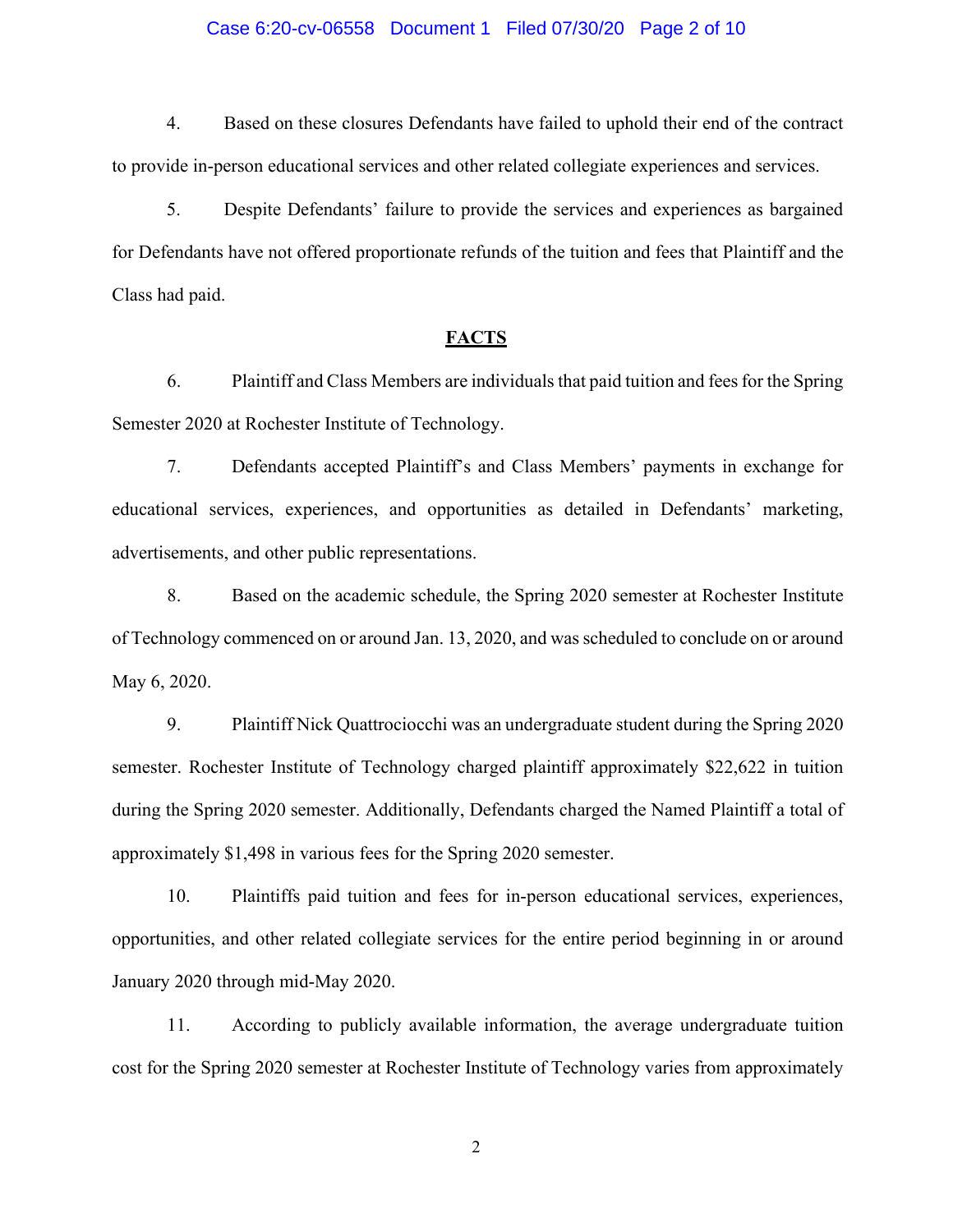### Case 6:20-cv-06558 Document 1 Filed 07/30/20 Page 3 of 10

\$22,133 - \$25,282. Students also pay approximately \$7,326 in related costs and fees, including room and board. The average tuition and fee cost for a graduate student for the Spring 2020 semester is approximately \$50,136 in tuition and approximately \$676 in related costs and fees.

12. On or around March 15, 2020, Rochester Institute of Technology announced that because of COVID-19 they would suspend all in-person classes for the remainder of the Spring Semester 2020 beginning on or around March 23, 2020 (following an extension of Spring Break recess) and that all learning would transition to online.

13. In or around April 2020, Rochester Institute of Technology announced that they would issue partial refunds and/or credits for room and board, meal plans, and parking fees.

14. Defendants were unable to provide in-person educational experiences, services, and opportunities for approximately 45% of the Spring 2020 semester.

15. Prior to the suspension of in-person classes for the Spring 2020 semester, Plaintiff attended on-campus events.

16. As a result of Defendants' closure, Defendants have not complied with their obligation to provide in-person educational services along with other experiences, opportunities, and services Plaintiff and the Class paid for.

17. Plaintiff and the Class did not enter into an agreement with Defendants for online education, but rather sought to receive in-person education from Defendants' institution.

18. Therefore, Plaintiff and Class Members are entitled to a pro-rata refund of the tuition and fees they paid to Defendants for in-person educational services as well as other marketed collegiate experiences and services that were not provided.

### **JURISDICTION AND VENUE**

33. This Court has jurisdiction over the action pursuant to 28 U.S.C. §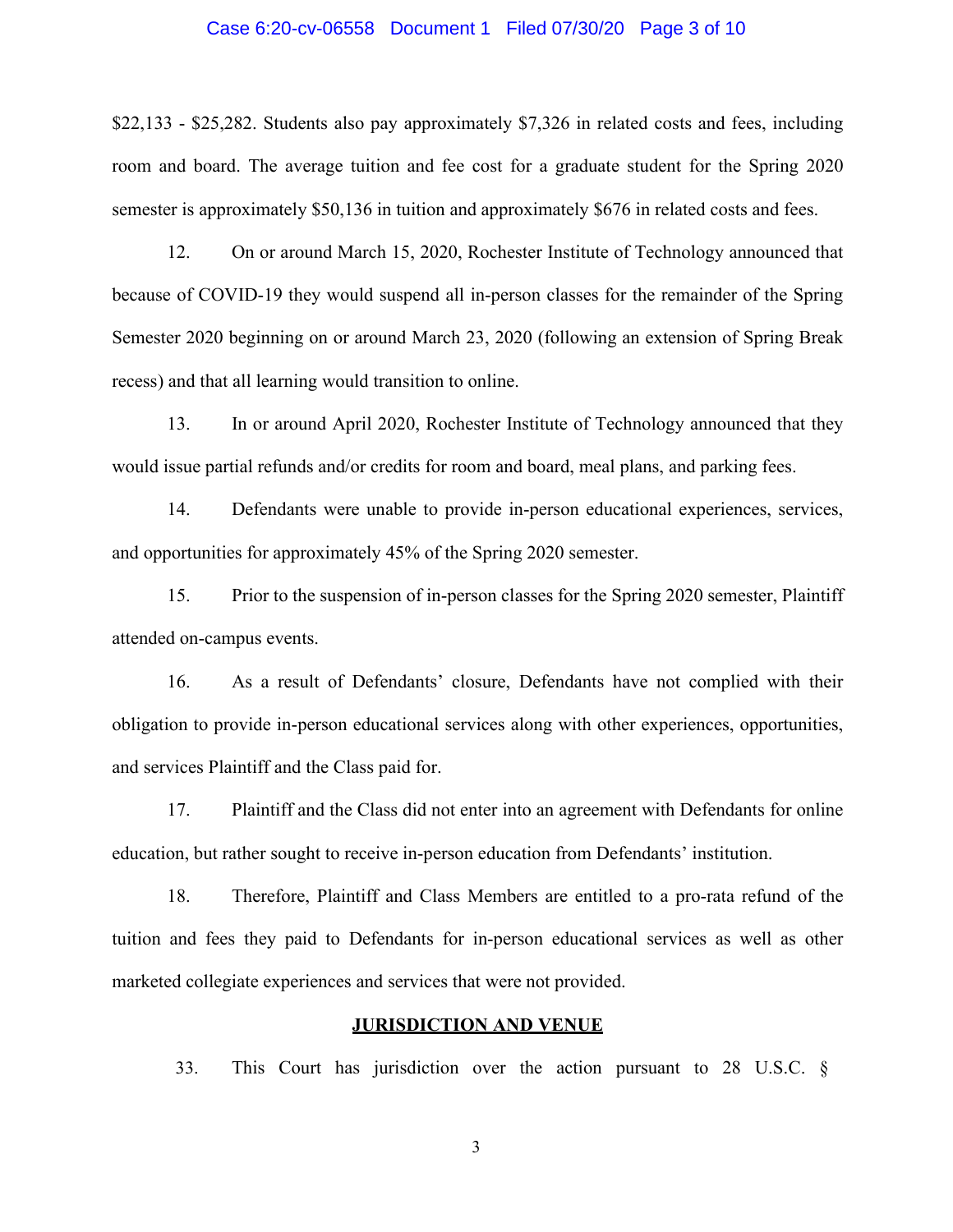### Case 6:20-cv-06558 Document 1 Filed 07/30/20 Page 4 of 10

 $1332(d)(2)(A)$ , as modified by the Class Action Fairness Act of 2005, because at least one member of the Class, as defined below, is a citizen of a different state than Defendants, there are more than 100 members of the Class, and the aggregate amount in controversy exceeds \$5,000,000 exclusive of interest and costs.

34. This court has personal jurisdiction over Defendants because Defendants maintains its principal place of business in this District.

35. Venue is proper in this Court pursuant to 28 U.S.C. § 1391 because Defendants' operate their primary campus within this district.

#### **PARTIES**

36. Plaintiff Nick Quattrociocchi is a student and a resident of Penfield, New York 14526. Plaintiff was enrolled as a full-time undergraduate student at Rochester Institute of Technology during the Spring 2020 semester. Plaintiff has not received a refund of tuition and has only received partial refunds and/or credits of fees paid to Defendants, despite the fact that the University has been shut down since on or about March 15, 2020.

37. Defendant Rochester Institute of Technology is a private university located at One Lomb Memorial Drive, Rochester, NY 14623.

### **CLASS ALLEGATIONS**

38. Plaintiff brings this matter on behalf of himself and those similarly situated who paid tuition and fees to receive during the Spring Semester 2020.

39. Plaintiffs were impacted by and damaged by this misconduct.

40. Accordingly, this action is ideally situated for class-wide resolution.

41. The Class is defined as all individuals who paid tuition and fees to Rochester Institute of Technology to receive in-person educational services, experiences, and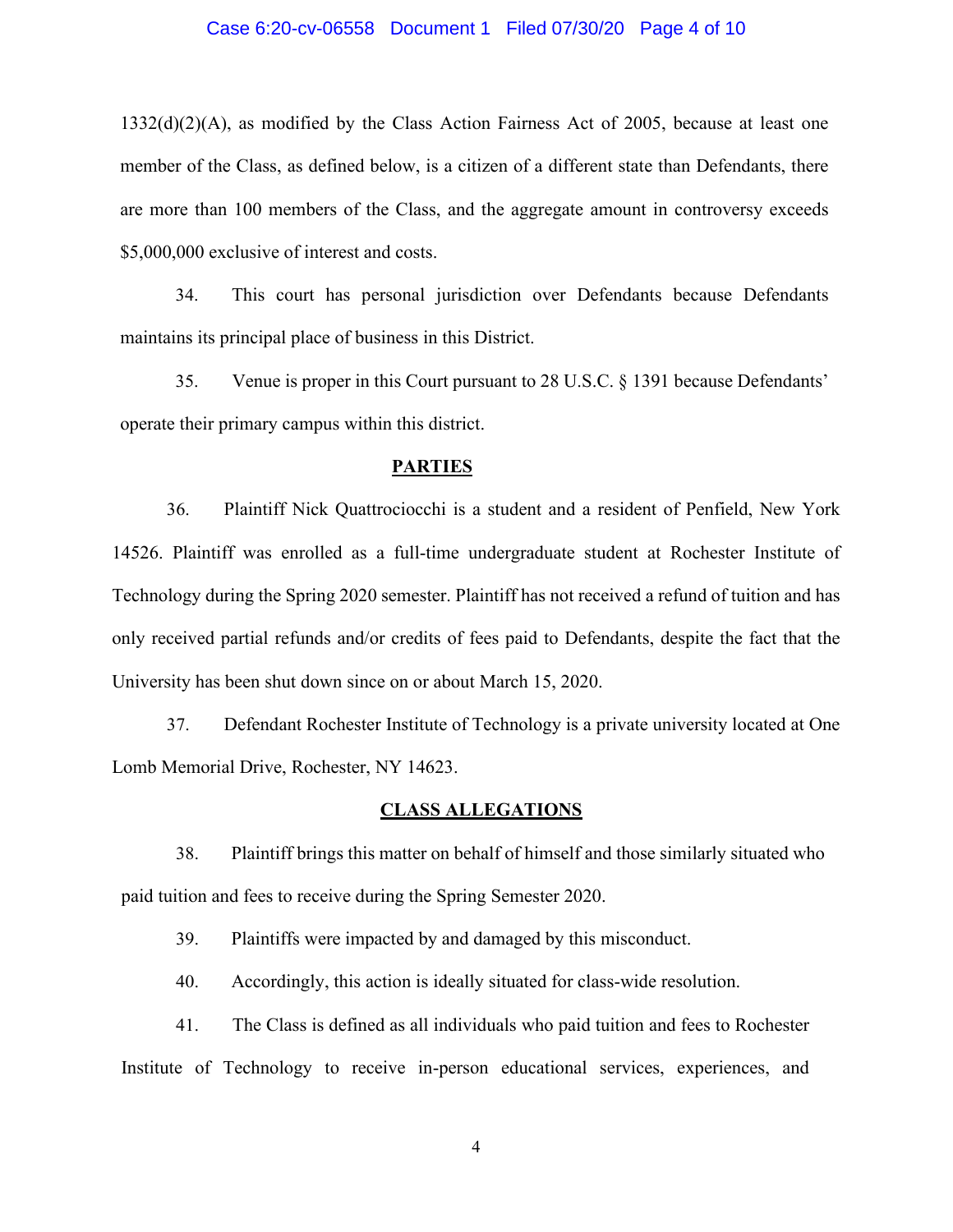### Case 6:20-cv-06558 Document 1 Filed 07/30/20 Page 5 of 10

opportunities during the Spring Semester 2020. ("Class").

42. The Class is properly brought and should be maintained as a class action under FRCP 23 satisfying the class action prerequisites of numerosity, commonality, typicality, and adequacy because:

43. Numerosity: Class Members are so numerous that joinder of all members is impracticable. Plaintiff believes that there are thousands of individuals who are Class Members described above who have been damaged by Defendants' breach of contract.

44. Commonality: The questions of law and fact common to the Class Members which predominate over any questions which may affect individual Class Members include, but are not limited to:

- a. Whether Defendants accepted money from Plaintiff and Class Members in exchange for a promise to provide services;
- b. Whether Defendants provided those services as bargained for;
- c. Whether Plaintiff and the Class Members are entitled to a pro-rata portion of the tuition and fees paid for services that were not provided.;
- d. Whether Defendants were unjustly enriched;
- e. Whether Defendants converted money from the Plaintiff and Class Members.

45. Typicality: Plaintiff is a member of the Class. Plaintiff's claims are typical of the claims of each Class Member in that every member of the Class was subject to Defendants' breach of contract, unjust enrichment and conversion. Plaintiff is entitled to relief under the same causes of action as the other Class Members.

46. Adequacy: Plaintiff is an adequate Class representative because his interests do not conflict with the interests of the Class Members he seeks to represent; his claims are common to all members of the Class and he has a strong interest in vindicating his rights; he has retained counsel competent and experienced in complex class action litigation and they intend to vigorously prosecute this action. Plaintiff has no interests which conflict with those of the Class. The Class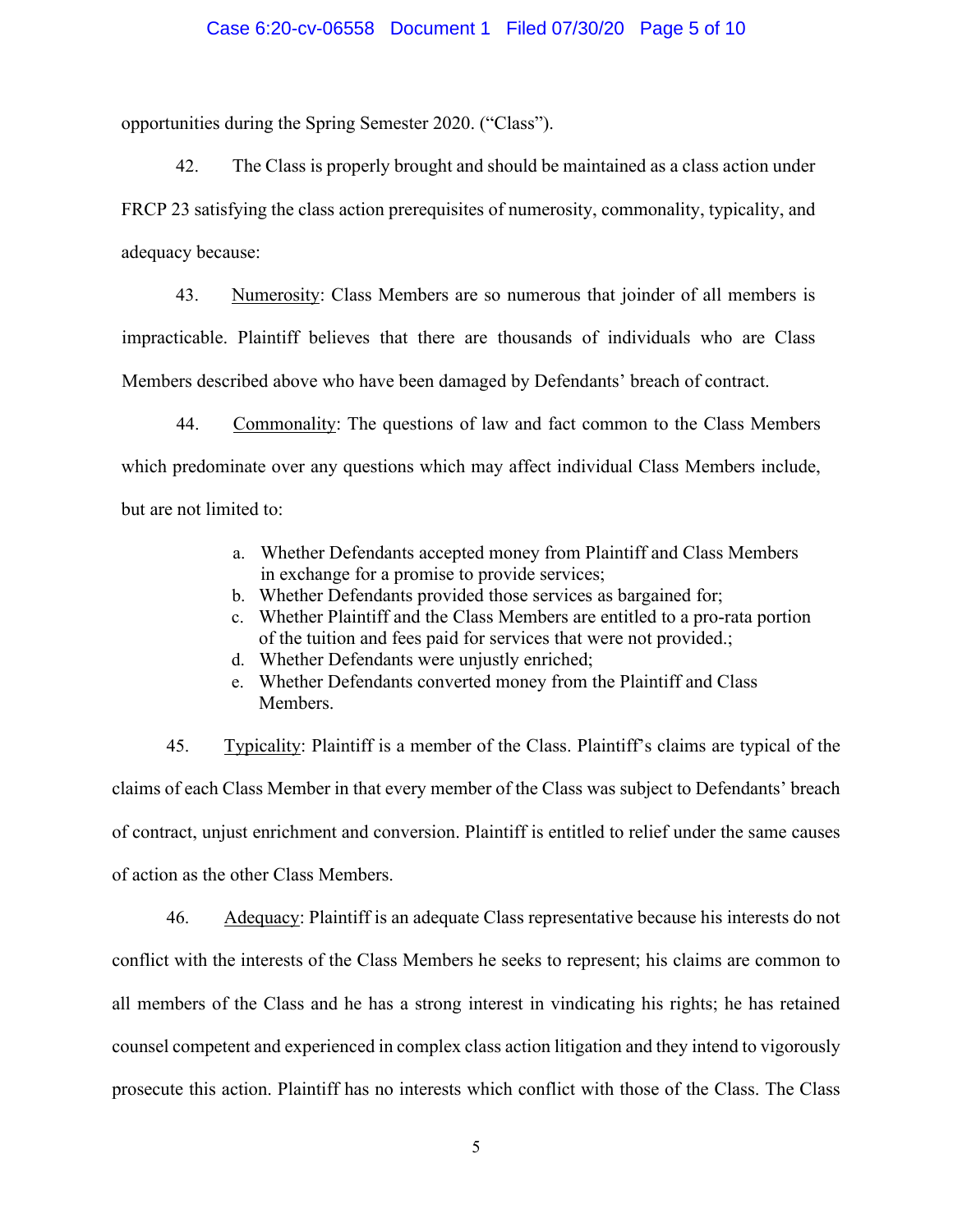#### Case 6:20-cv-06558 Document 1 Filed 07/30/20 Page 6 of 10

Members' interests will be fairly and adequately protected by Plaintiff and his counsel. Defendants have acted in a manner generally applicable to the Class, making relief appropriate with respect to Plaintiff and the Class Members. The prosecution of separate actions by individual Class Members would create a risk of inconsistent and varying adjudications.

47. The Class is properly brought and should be maintained as a class action under CPLR 901, 902 because a class action is superior to traditional litigation of this controversy. Common issues of law and fact predominate over any other questions affecting only individual members of the Class. The Class issues fully predominate over any individual issue because no inquiry into individual conduct is necessary; all that is required is a narrow focus on Defendants' deceptive and misleading practices.

48. In addition, this Class is superior to other methods for fair and efficient adjudication of this controversy because, *inter alia:*

49. Superiority: A class action is superior to the other available methods for the fair and efficient adjudication of this controversy because:

- a. The joinder of thousands of individual Class Members is impracticable, cumbersome, unduly burdensome, and a waste of judicial and/or litigation resources;
- b. The individual claims of the Class Members may be relatively modest compared with the expense of litigating the claim, thereby making it impracticable, unduly burdensome, and expensive-if not totally impossible-to justify individual actions;
- c. When Defendants' liability has been adjudicated, all Class Members' claims can be determined by the Class and administered efficiently in a manner far less burdensome and expensive than if it were attempted through filing, discovery, and trial of all individual cases;
- d. This class action will promote orderly, efficient, expeditious, and appropriate adjudication and administration of Class claims;
- e. Plaintiff knows of no difficulty to be encountered in the management of this action that would preclude its maintenance as a class action;
- f. This class action will assure uniformity of decisions among Class Members;
- g. The Class is readily definable and prosecution of this action as a class action will eliminate the possibility of repetitious litigation;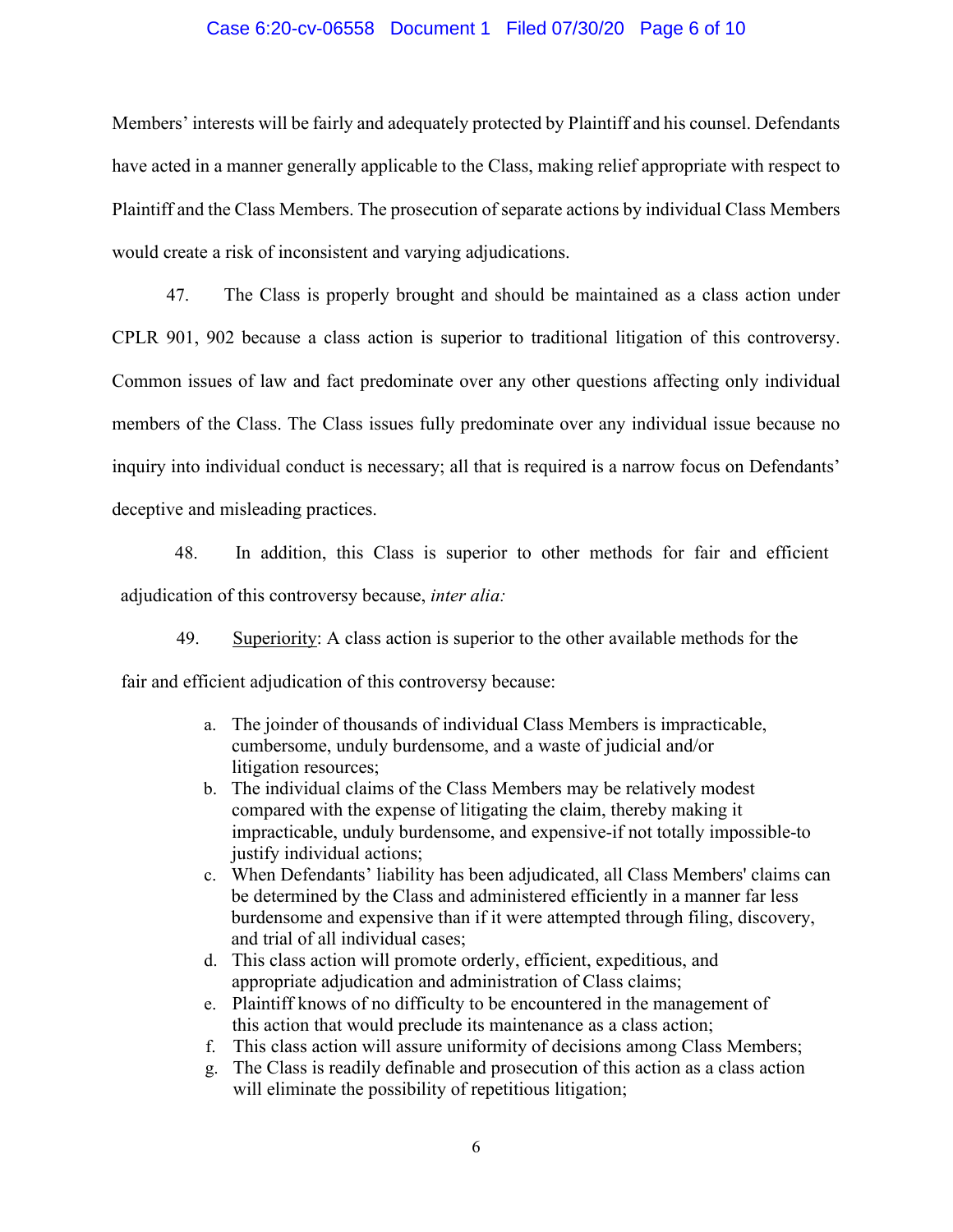# Case 6:20-cv-06558 Document 1 Filed 07/30/20 Page 7 of 10

- h. Class Members' interests in individually controlling the prosecution of separate actions are outweighed by their interest in efficient resolution by single class action; and
- i. It would be desirable to concentrate in this single venue the litigation of all plaintiffs who were induced by Defendants' deceptive and discriminatory consumer practices.

50. Accordingly, this Class is properly brought and should be maintained as a class action under FRCP 23 because questions of law or fact common to Class Members predominate over any questions affecting only individual members, and because a class action is superior to other available methods for fairly and efficiently adjudicating this controversy.

51. Plaintiff and the Class can maintain this action as a class action under FRCP  $23(b)(1)$ ,  $(2)$ , and  $(3)$ .

# **FIRST CAUSE OF ACTION BREACH OF CONTRACT (On Behalf of Plaintiff and All Class Members)**

52. Plaintiff, on behalf of himself and other members of the class, brings a common law claim for Breach of Contract.

53. By accepting payment, Defendants entered into contractual arrangements with Plaintiff and Class Members to provide educational services, experiences, opportunities, and related services for the Spring Semester 2020.

54. Plaintiff and Class Members' payment of tuition and fees were intended to cover in-person education, experiences, and services from January through May 2020.

55. Defendants received and retained the benefits without providing those benefits to Plaintiff and Class Members.

56. As a direct and proximate result of Defendants' breach of contract Plaintiff and Class Members have been harmed by not receiving the educational experiences, opportunities, and services they paid for during the Spring Semester 2020.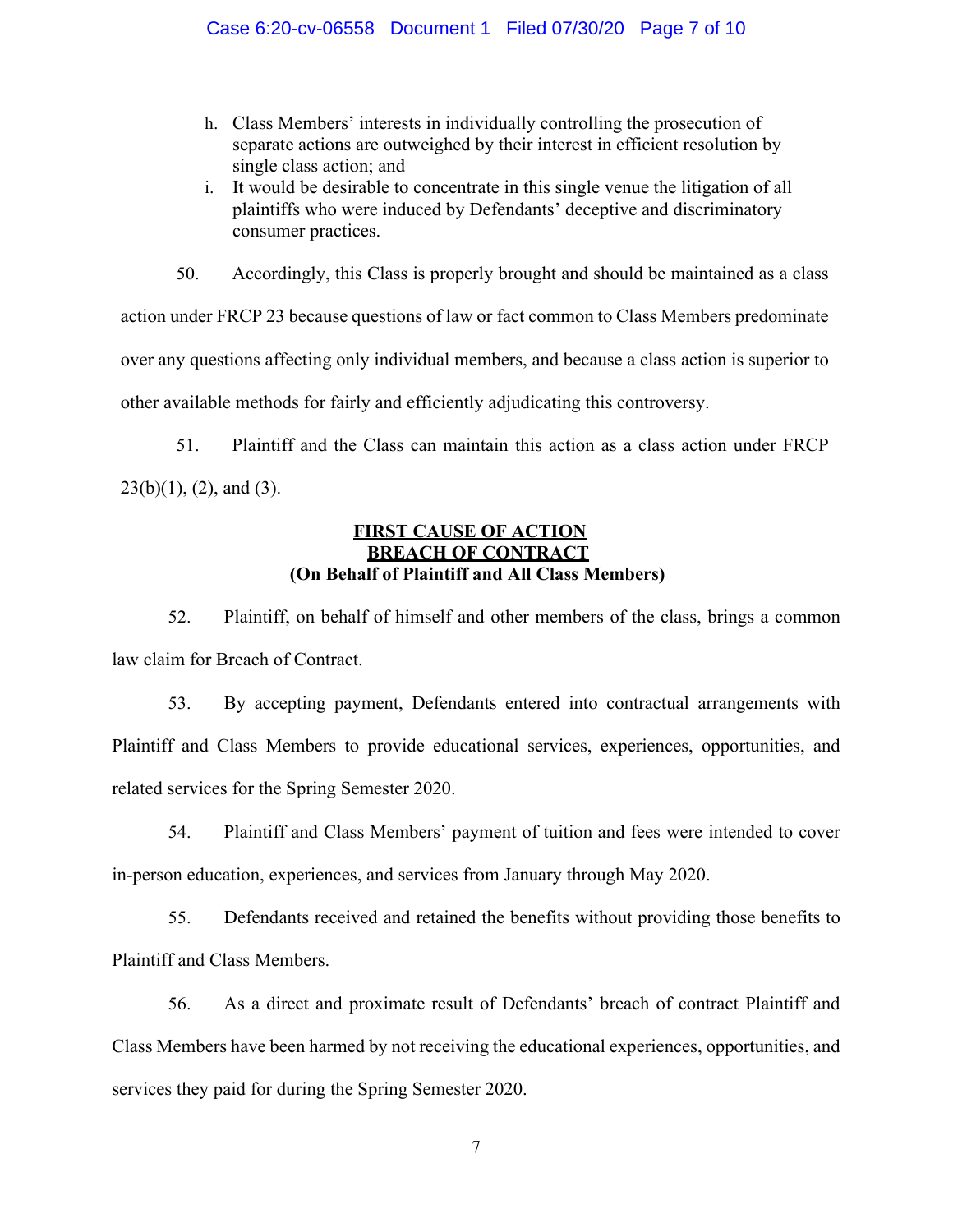### Case 6:20-cv-06558 Document 1 Filed 07/30/20 Page 8 of 10

57. Defendants are required to perform under the contract and COVID-19 does not excuse such performance. Therefore, Defendants should be required to return pro-rata shares of the tuition and fees paid by Plaintiff and Class Members that related to services that were not provided for after Rochester Institute of Technology shut down on or around March 15, 2020.

# **SECOND CAUSE OF ACTION CONVERSION (On Behalf of Plaintiff and All Class Members)**

58. Plaintiff, on behalf of himself and other members of the Class, brings a common law claim for Conversion.

59. Plaintiff and Class Members have an ownership right to the in-person educational services based on their payment of tuition and fees for the Spring Semester 2020.

60. Defendants intentionally interfered with Plaintiff and the Class Members' ownership right when they canceled in-person instructions for the remainder of the Spring Semester 2020.

61. Plaintiff and the Class Members were damaged by Defendants' interference as they paid for educational services, experiences, opportunities, and other related services for the entirety of the Spring Semester 2020 which were not provided.

62. Plaintiff and the Class Members are entitled to a pro-rata share of the tuition and fees they paid for but were not provided resulting from Defendants' interference.

# **THIRD CAUSE OF ACTION COMMON LAW UNJUST ENRICHMENT (On Behalf of Plaintiff and All Class Members in the Alternative)**

63. Plaintiff, on behalf of himself and other members of the class, brings a common law claim for unjust enrichment.

64. Plaintiff and Class Members conferred financial benefits and paid substantial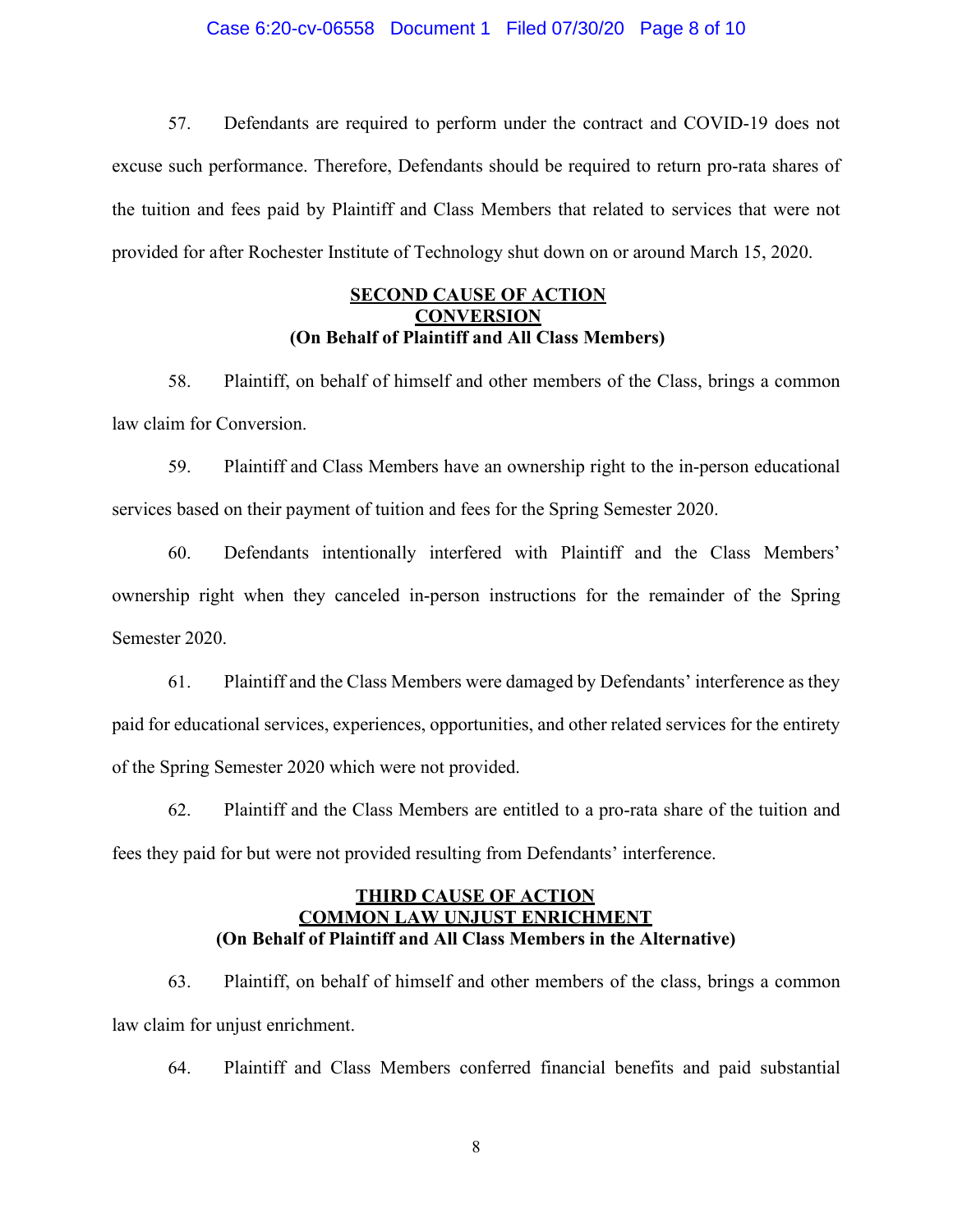### Case 6:20-cv-06558 Document 1 Filed 07/30/20 Page 9 of 10

tuition and fees to Defendants for educational and related services for the Spring Semester 2020. As bargained for these tuition and fee payments were intended to cover in-person education throughout the entire Spring Semester 2020 of January through May 2020.

65. Defendants accepted the obligation to provide such services when they accepted payment.

66. Defendants retained these payments, despite Defendants' failing to provide the bargained for educational services, experiences, opportunities, and other related services for which the tuition and fees were collected to cover. Defendants should be required to return a pro-rated share of any Spring Semester 2020 tuition and fees, of which services were not provided as bargained for, since Rochester Institute of Technology shut down on or around March 15, 2020.

67. Under common law principles of unjust enrichment, it is inequitable for Defendants to retain the benefits conferred by Plaintiff's and Class Members' overpayments.

68. Plaintiff and Class Members seek disgorgement of all profits resulting from such overpayments and establishment of a constructive trust from which Plaintiff and Class Members may seek restitution.

### **DEMANDS FOR RELIEF**

69. Plaintiff demands a trial by jury on all issues.

**WHEREFORE,** Plaintiff, on behalf of himself and the Class, pray for judgment as follows:

- (a) Declaring this action to be a proper class action and certifying Plaintiff as the representative of the Class under FRCP 23;
- (b) Awarding monetary damages, including treble damages;
- (c) Awarding punitive and treble damages;
- (d) Awarding Plaintiff and Class Members their costs and expenses incurred in this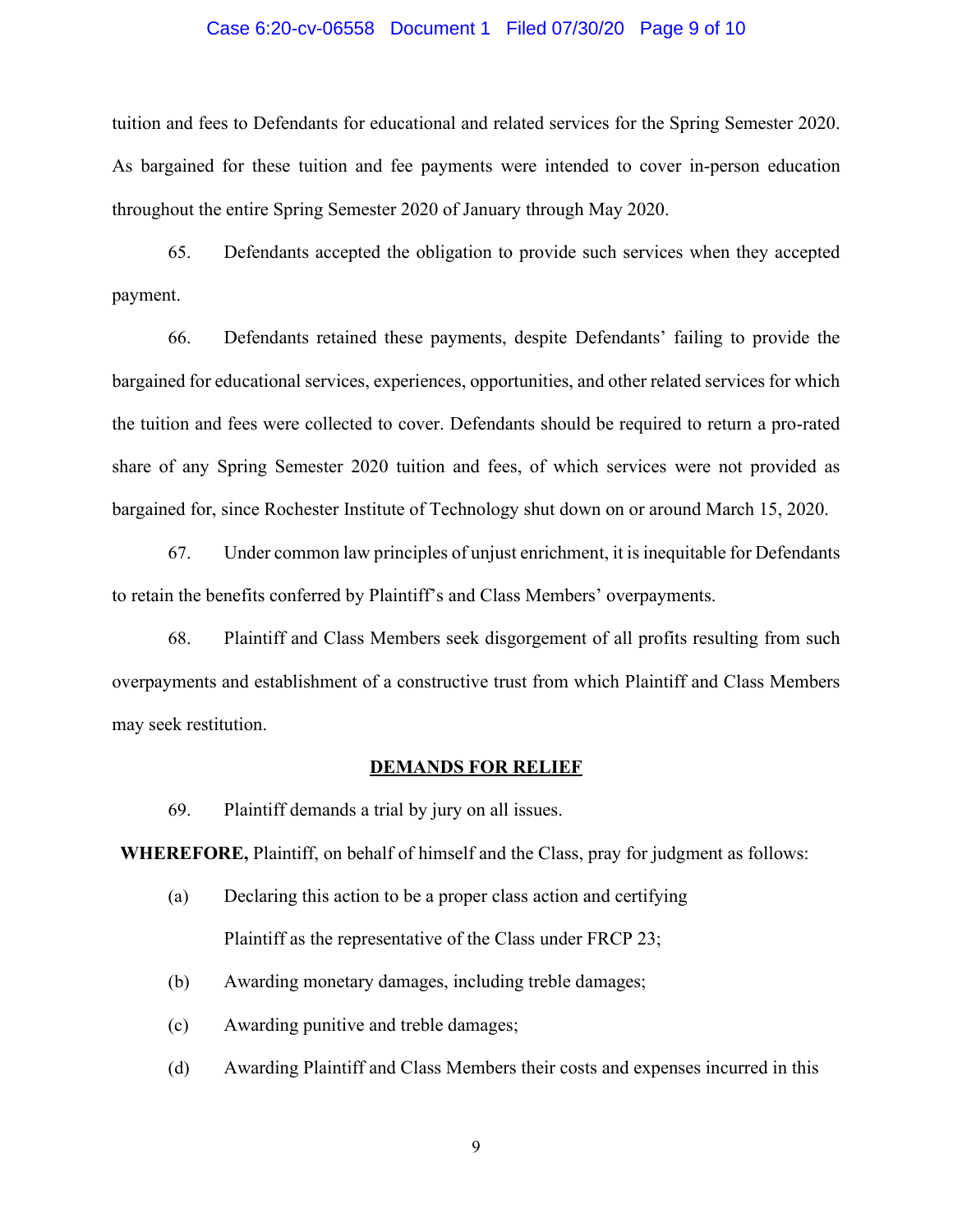action, including a reasonable allowance of attorney's fees for Plaintiff's

attorneys and experts, and reimbursement of Plaintiff's expenses; and

(f) Granting such other and further relief as the Court may deem just and proper.

 $\mathbf{By:}$ 

Dated: July 30, 2020

# **THE SULTZER LAW GROUP, P.C.**

/s/ Jason P. Sultzer

Jason P. Sultzer, Esq. Joseph Lipari, Esq. Jeremy Francis, Esq. 85 Civic Center Plaza, Suite 200 Poughkeepsie, New York 12601 Tel: (845) 483-7100 Fax: (888) 749-7747 [sultzerj@thesultzerlawgroup.com](mailto:sultzerj@thesultzerlawgroup.com) [liparij@thesultzerlawgroup.com](mailto:liparij@thesultzerlawgroup.com) [francisj@thesultzerlawgroup.com](mailto:francisj@thesultzerlawgroup.com)

## **LEEDS BROWN LAW, P.C.**

Jeffrey K. Brown, Esq. Michael A. Tompkins, Esq. Brett R. Cohen, Esq. One Old Country Road, Suite 347 Carle Place, NY 11514 (516) 873-9550 jbrown@leedsbrownlaw.com mtompkins@leedsbrownlaw.com bcohen@leedsbrownlaw.com

*Counsel for Plaintiff and the Putative Class*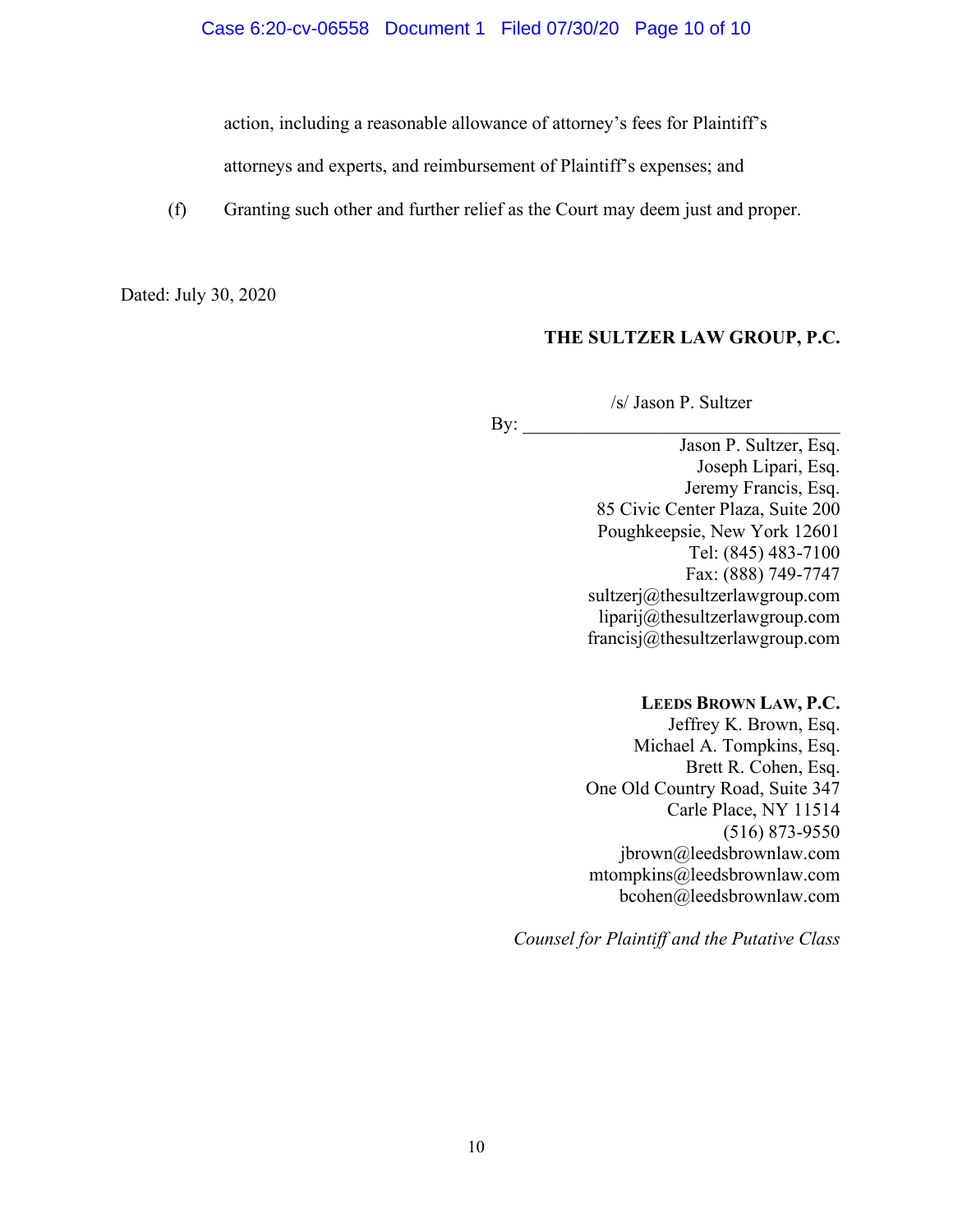# Case 6:20-cv-06558 Document 1-1 Filed 07/30/20 Page 1 of 2**CIVIL COVER SHEET**

JS 44 (Rev. 08/18)

The JS 44 civil cover sheet and the information contained herein neither replace nor supplement the filing and service of pleadings or other papers as required by law, except as provided by local rules of court. This form, I. (a) PLAINTIFFS **DEFENDANTS** NICK QUATTROCIOCCHI, on behalf of himself and other individuals ROCHESTER INSTITUTE OF TECHNOLOGY; and other affiliated similarly situated, entities and individuals. (b) County of Residence of First Listed Plaintiff Monroe County County of Residence of First Listed Defendant (EXCEPT IN U.S. PLAINTIFF CASES) (IN U.S. PLAINTIFF CASES ONLY) IN LAND CONDEMNATION CASES, USE THE LOCATION OF THE TRACT OF LAND INVOLVED. **NOTE** (c) Attorneys (Firm Name, Address, and Telephone Number)<br>The Sultzer Law Group P.C. Jason P. Sultzer, Esq. Attorneys (If Known) 85 Civic Center Plaza, Suite 200 (845) 483-7100 Poughkeepsie, NY 12601 **II. BASIS OF JURISDICTION** (Place an "X" in One Box Only) **III. CITIZENSHIP OF PRINCIPAL PARTIES** (Place an "X" in One Box for Plaintiff (For Diversity Cases Only) and One Box for Defendant)  $\sigma$  1 U.S. Government **3** Federal Question PTF DEF PTF DEF (U.S. Government Not a Party)  $\mathsf{X}$ Plaintiff Citizen of This State ¥ ৷  $\Box$  1 Incorporated or Principal Place  $\Box$  4 of Business In This State  $\cancel{5}$  4 Diversity  $\Box$  2 U.S. Government  $\Box$  2 Incorporated and Principal Place  $\Box$  5  $\Box$  5 Citizen of Another State  $72$ (Indicate Citizenship of Parties in Item III) of Business In Another State Defendant Citizen or Subiect of a 7 3 Foreign Nation  $\Box$  6  $\Box$  6  $\Box$  3 Foreign Country **NATURE OF SUIT** (Place an "X" in One Box Only) IV. Click here for: Nature of Suit Code Descriptions. **CONTRACT FORFEITURE/PENALTY BANKRUPTCY OTHER STATUTES TORTS**  $\Box$  110 Insurance PERSONAL INJURY 1 422 Appeal 28 USC 158 □ 375 False Claims Act PERSONAL INJURY 5 625 Drug Related Seizure  $\Box$  120 Marine □ 310 Airplane  $\Box$  365 Personal Injury  $\cdot$ of Property 21 USC 881  $\Box$  423 Withdrawal  $\Box$  376 Oui Tam (31 USC 130 Miller Act 315 Airplane Product 28 USC 157  $3729(a)$ Product Liability  $\Box$  690 Other  $\Box$  400 State Reapportionment  $\Box$  140 Negotiable Instrument Liability  $\Box$  367 Health Care/  $\Box$  320 Assault, Libel & **PROPERTY RIGHTS**  $\Box$  410 Antimist 150 Recovery of Overpayment Pharmaceutical Personal Injury  $\overline{O}$  430 Banks and Banking  $\overline{O}$  820 Copyrights & Enforcement of Judgmen Slander 330 Federal Employers' 151 Medicare Act Product Liability  $\Box$  830 Patent  $7450$  Commerce □ 152 Recovery of Defaulted  $\overline{O}$  460 Deportation □ 368 Asbestos Personal <sup>7</sup> 835 Patent - Abbreviated Liability  $\Box$  340 Marine **Injury Product** □ 470 Racketeer Influenced and New Drug Application Student Loans  $7840$  Trademark □ 345 Marine Product (Excludes Veterans) Liability **Corrupt Organizations** PERSONAL PROPERTY  $\Box$  480 Consumer Credit 153 Recovery of Overpayment Liability **LABOR SOCIAL SECURITY** 370 Other Fraud of Veteran's Benefits 350 Motor Vehicle 710 Fair Labor Standards  $7861$  HIA (1395ff) 485 Telephone Consumer  $\overline{O}$  862 Black Lung (923) 160 Stockholders' Suits  $\Box$  371 Truth in Lending 7 355 Motor Vehicle Act Protection Act 720 Labor/Management  $\Box$  863 DIWC/DIWW (405(g))  $\Box$  490 Cable/Sat TV **D** 190 Other Contract Product Liability 7 380 Other Personal **J** 195 Contract Product Liability 360 Other Personal **7 864 SSID Title XVI** □ 850 Securities/Commodities/ Property Damage Relations 740 Railway Labor Act  $\Box$  865 RSI (405(g)) 385 Property Damage 196 Franchise Injury Exchange 390 Other Statutory Actions □ 362 Personal Injury -Product Liability 751 Family and Medical Medical Malpractice 391 Agricultural Acts Leave Act **REAL PROPERTY CIVIL RIGHTS PRISONER PETITIONS** 790 Other Labor Litigation **FEDERAL TAX SUITS** 7 893 Environmental Matters 370 Taxes (U.S. Plaintiff 395 Freedom of Information C 210 Land Condemnation 440 Other Civil Rights **Habeas Corpus:** 791 Employee Retirement  $\Box$  441 Voting 7 220 Foreclosure 1 463 Alien Detainee Income Security Act or Defendant) Act 371 IRS-Third Party  $\Box$  442 Employment 396 Arbitration 7 230 Rent Lease & Ejectment **T** 510 Motions to Vacate 26 USC 7609 399 Administrative Procedure CJ 240 Torts to Land  $\Box$  443 Housing/ Sentence 245 Tort Product Liability Accommodations  $\Box$  530 General Act/Review or Appeal of  $\Box$  445 Amer. w/Disabilities **J** 535 Death Penalty **IMMIGRATION** Agency Decision 7 290 All Other Real Property Employment Other: 1462 Naturalization Application □ 950 Constitutionality of  $\Box$  540 Mandamus & Other  $\Box$  465 Other Immigration 7 446 Amer. w/Disabilities **State Statutes**  $\Box$  550 Civil Rights Other Actions  $\Box$  448 Education 555 Prison Condition 560 Civil Detainee -Conditions of Confinement V. ORIGIN (Place an "X" in One Box Only) Original  $\Box$  2 Removed from  $\mathbb{M}$  1 Remanded from  $\Box$  4 Reinstated or Multidistrict 7 8 Multidistrict  $\Box$ 3  $\Box$  5 Transferred from  $\Box$  6 Litigation -<br>Direct File State Court Litigation -Proceeding Appellate Court Reopened Another District Transfer (specify) Cite the U.S. Civil Statute under which you are filing *(Do not cite jurisdictional statutes unless diversity)*:<br>28 U.S.C. § 1332(d)(2)(A) VI. CAUSE OF ACTION Brief description of cause:<br>Breach of Contract, Conversion, Common Law Unjust Enrichment VII. REQUESTED IN CHECK IF THIS IS A CLASS ACTION **DEMANDS** CHECK YES only if demanded in complaint: 内 UNDER RULE 23, F.R.Cv.P 5,000,000.00  $\boxtimes$  Yes **JURY DEMAND:**  $\Box$ No **COMPLAINT:** VIII. RELATED CASE(S) (See instructions). IF ANY **IUDGE** DOCKET NUMBER **DATE** SIGNATURE OF ATTORNEY OF RECORD 07/30/2020 FOR OFFICE USE ONLY RECEIPT # **AMOUNT** APPLYING IFP **JUDGE** MAG. JUDGE